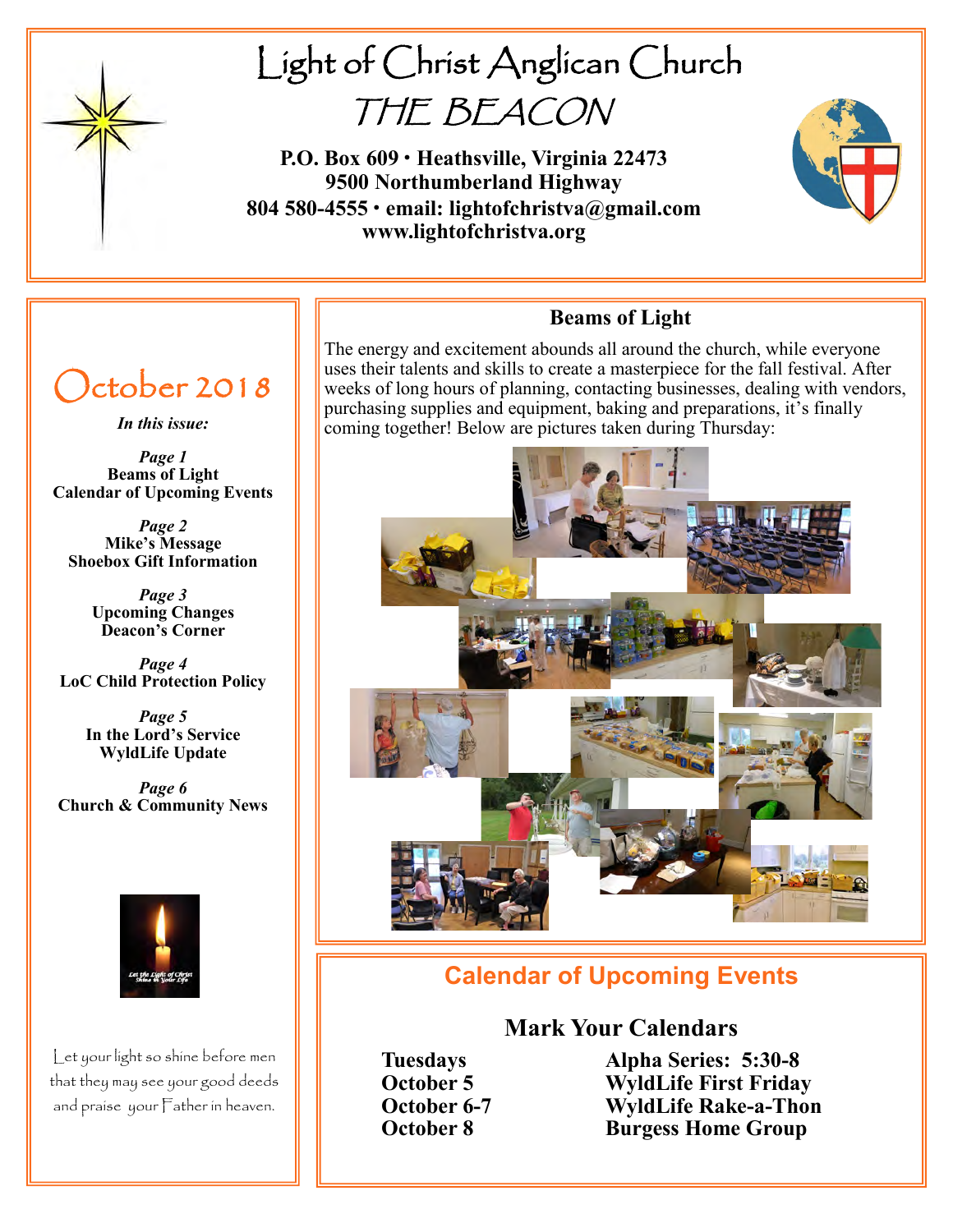

# *Mike's Message*

*"Do not forsake your friend and your father's friend, and do not go to your brother's house in the day of your calamity. Better is a neighbor who is near than a brother who is far away." Proverbs 27:10*

*"For I know the plans I have for you, declares the Lord, plans for welfare and not for evil, to give you a future and a hope. Then you will call upon me and come and pray to me, and I will hear you. You will seek me and find me, when you seek me with all your heart." Jeremiah 29:11-13*

I must confess that I grow weary of the constant barrage of information that seems to be carefully selected by the world-wide media. I don't hear or read much about people being kind and considerate to each other or stories that encourage and gladden the heart. Instead we are continually assaulted by stories of cruelty, absolute insanity and man's inhumanity to man all around us. We have been going through a sermon series on spiritual warfare and I think it clear that our enemy, the devil would have us be discouraged that things could have gotten so bad in our world. I started thinking about that and although I know very well that our culture has severely declined over the last 50 years, but has it totally fallen into chaos and anarchy?

This morning I was talking to a friend at the gym and she asked me to pray for an elderly neighbor who recently fell and broke her arm and wrist. Her neighbor is 90 years old and needs help with some of the basic and simple everyday tasks, like bathing, going to the bathroom, getting dressed and preparing meals. My friend has been spending time with her neighbor and helping her with these things.

Hearing her describe the situation, although bad for her neighbor, caused my spirit to soar a little. This story wasn't told to receive praise or glory, but so that I could join in prayer for someone who is struggling. I walked away glad to know about it because it's the kind of thing that we would like to

believe still goes on all around us, you know, neighbor showing love and concern for a neighbor. I don't look for the media to do an exclusive, but I know I would sure appreciate hearing about this sort of thing on a regular basis. You know what? I'll bet this type of thing does go on all around us, but it isn't seen as newsworthy, nor should it be. It should be the type of thing that's just normal life within a community. We have been talking a lot about evangelism, sharing our faith in Jesus Christ with those around us. I suspect that one of the ways we could do that is by showing concern and compassion for those who we know are hurting and not worrying about the inconvenience involved in helping them out. I'm guessing that some of you are doing just that, and I think it would be encouraging if every once in a while, you could share a prayer request about a friend or neighbor and how you've been able to spend a little time easing their burden a bit. We need those kind of stories to help us put the discouraging ones in context. Just a thought.

Blessings!



### **Mark you calendar for Thursday, Nov. 15!**

That's when we will gather to fill shoeboxes in the parish hall, followed by a soup and salad luncheon.

Envelopes with gift suggestions will be in the parish hall by September 30. You may want to start purchasing items to go into a box.

The date the boxes will be taken to the White Stone Church of the Nazarene Relay Center is November 18.

God already has a person planned to receive your special gift. Isn't that awesome? He has chosen you especially for that young boy or girl. Embrace them now and they will become very special to you.

If you have any questions, contact Julie Pritchard.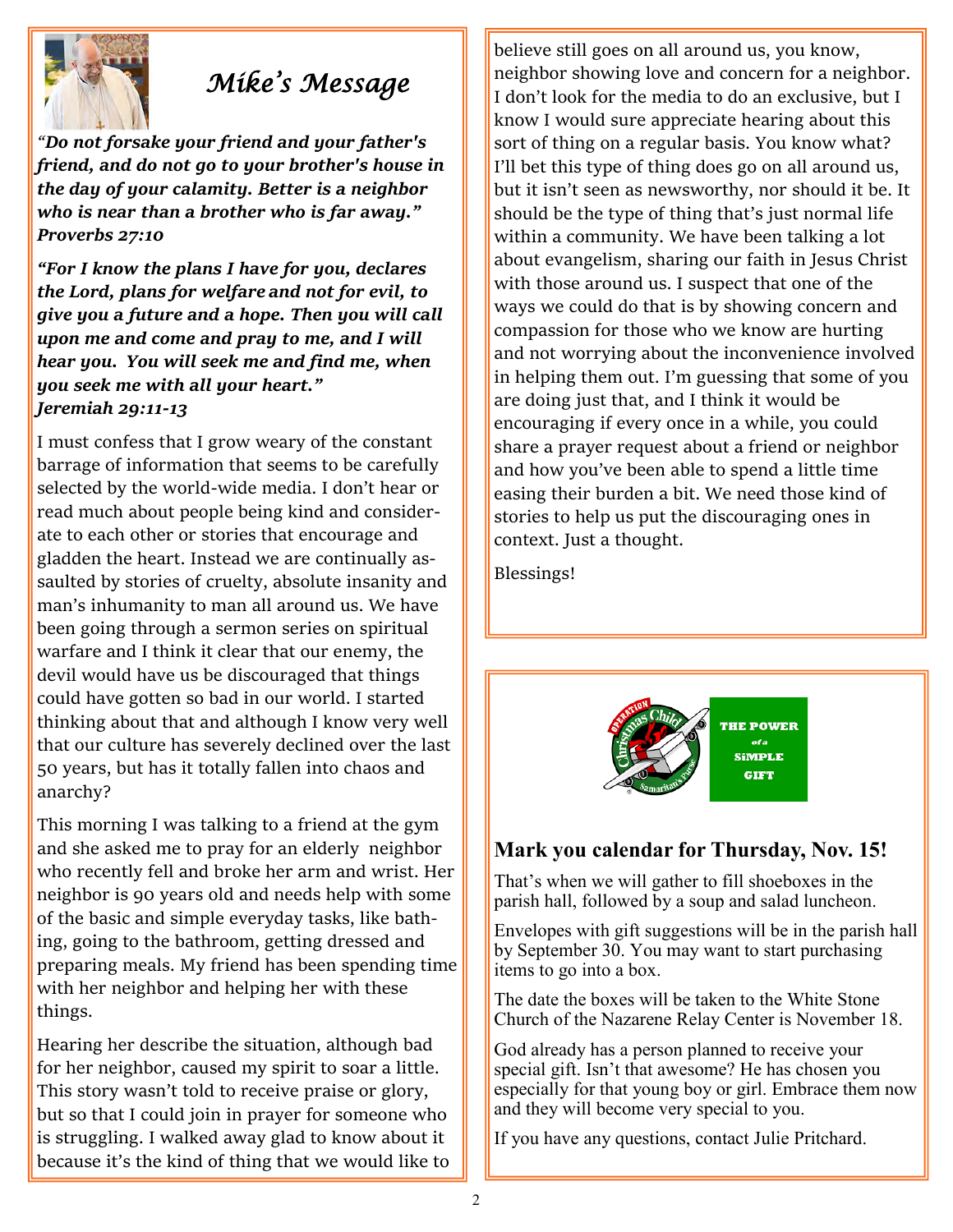### **Upcoming Changes**

There are a few things coming up that I wanted to make you aware of. As we come to the end of the year, we have two people rotating off of the vestry:

1. Bart Morrison and Harrison Williams. Bart is our Senior Warden and Harrison our Junior Warden. They both have done a stellar job and will be difficult to replace. We need your recommendations for two new members the of the vestry. Please be praying about that and let me know your thoughts.

2. We will be having our Annual Congregational Meeting on December 9, right after church. We will have a catered lunch so that everyone is free to attend. I will be sharing my vision for the coming year, and we will have reports available from our outreach ministries. We will also have a Treasurers' report at the meeting. Please plan on attending.

3. As the treasurer and vestry have considered the new budget, we have decided that we will be making some changes in order to save money. We are currently spending a little over \$600 a month on our printing and that needs to be cut way back. More and more, we will be using the screens in the sanctuary for our worship service. Instead of having the liturgy that is the same every week (ex. Nicene Creed; Lord's Prayer; Prayer of Humble Access etc.) in the bulletin, they will be on the screen. We will still have the notation in the bulletin, but the actual liturgy will be on the screen. Eventually, we will be transitioning the words to our music on to the screens instead of the bulletin. We average 14 pages a week per bulletin and this will be cut way down.

Also, **our monthly newsletter** will be primarily available on our website instead of making a hard copy available to everybody. For those who don't have a computer or the internet, we will still make copies available. You will need to let Joyce know if this applies to you.

4. For our pre-service time, we will be alternating between music being played and times of thoughtful meditation. With some of the music, there will be times where some will want to sing along or raise their hands in worship. We want them to feel the freedom to do that. For those who aren't comfortable with that, feel free to sit and focus on the words or prepare your heart for worship as you see fit.

I realize that whenever there is change, there will be those who aren't happy about it. I get that, but these changes we feel are in the best interest of everyone. We are praying that everyone will give it time for the changes to become the new normal.

Blessings! Mike



# **Deacon's Corner**

#### *"Keep a close watch on yourself and on the teaching. Persist in this, for by so doing you will save both yourself and your hearers." 1 Timothy 4:16*

Recently, there has been an overwhelming number of accusations against Christian clergy who are involved in sexual misconduct. The number keeps rising. Bishop Gurnsey is adamant about protecting both children and adults from any sexual misconduct in our churches.

He based his recent address to the clergy on *1 Timothy 4:16*. He said it is his sacred duty to do everything he can to keep our churches safe from predators and protect the doctrine of our faith. The consequences of sexual misconduct are great. Violations of this nature bring dishonor to the church and to Christ. They foster distrust of our clergy and all Christians. They cause deep and long lasting wounds to children and adults. Our diocese has a very thorough policy on the protection of God's children and the diocese is in the process of forming best policies for the protection of adults.

At Light of Christ, we strive to adhere to the policies of the Diocese of the Mid-Atlantic. We also have our own policies adapted to fit specific needs of this church. In a smaller congregation, it becomes far too easy to slack off in following policies, but we need to do better!

No congregation is exempt from the possibility of this wide- spread, ever-increasing issue of sexual misconduct and predators seeking to use the church to have access to children. My biggest concern is that we do not have enough volunteers to adequately cover our nursery and Sunday School on Sunday mornings. There must always be **two adults with children.** Please consider if God might be calling you to help out on a Sunday, or to assist Joan Marie Paresine with the younger children in her class. We have some children and these little ones deserve our love and our protection!

Since I am currently the administrator for child protection, you will be hearing more in the next few months. Everyone is invited to attend the next training at the church, when scheduled. You may also attend a training at the diocesan level. The in-person training is best because we can discuss issues and how we can best meet the requirements at LOC. We are all responsible for watching out for children and recognizing any suspicious behavior, even if you do not work with children. Be alert and let the clergy know if you see anything in question!

Deacon Mary Swann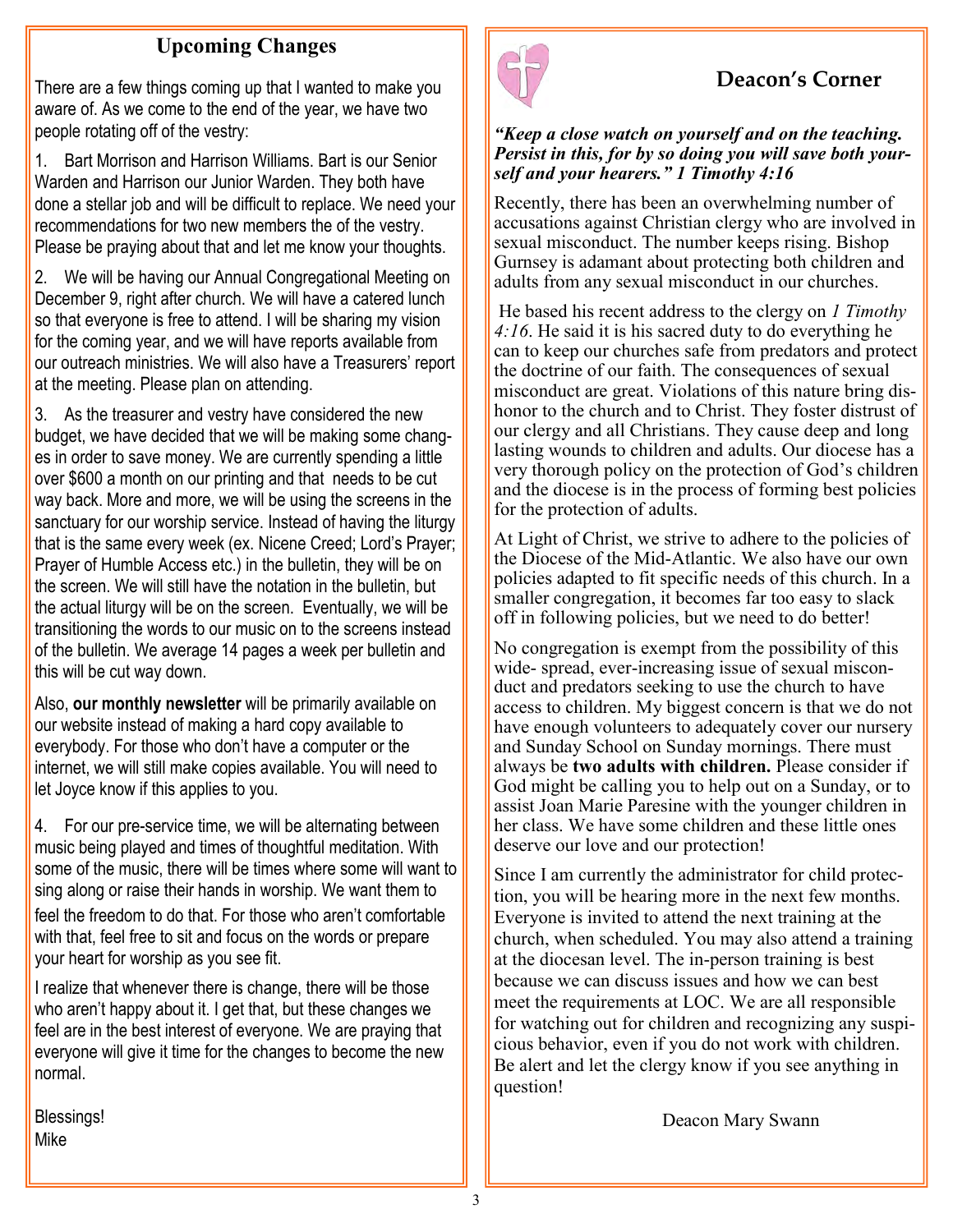#### **Light of Christ Anglican Church Protection of Children 2018**

**Purpose:** The clergy and leadership of Light of Christ Anglican Church take every precaution to protect all children (including youth and teens) from an kind of mistreatment or abuse. This policy serves to reduce the risk of any harm directed towards a child while in our care.

**Policy:** All individuals serving in leadership roles, including the vestry, registrar, treasurer, employees and volunteers working directly with children, will adhere to the Policy on Child Protection endorsed by the Diocese of the Mid-Atlantic under the direction of our bishop and diocesan committee on child protection. In addition, leaders are expected to uphold supervisory plans for children specific to Light of Christ. Policies include a five-step approach to keeping children safe. The five steps are screening, training, interacting, monitoring and responding. Training addresses these areas.

All those in leadership who are listed above will update background checks and training every two years. Those working in direct supervision of children have additional requirements for screening. Every leader is responsible to observe and report any behavior of concern involving children.

Records remain confidential and are kept in a locked file away from public access. These records are permanent and kept on location.

Clergy of this church who are canonically resident in the Diocese of the Mid-Atlantic, fall under direct supervision of the bishop and receive extensive screening and training. Clergy records are monitored and kept in the diocesan office. At Light of Christ, it is the responsibility of the Rector to carry out policies and respond the any offenses.

## **Laura's WyldLife Update**

School is back in session and WyldLife has had a strong start for this year! We gathered for our first WyldLife Club of the year, which we are calling "First Friday". We ate a delicious meal prepared by Fairport Baptist Church, played crazy games, and shared many laughs together. At the end of the night, I got to stand in front of my middle school friends and share a passage from John 1 with them. In this passage, Jesus invited his disciples to come and see what a life walking with Him would look like. I challenged my WyldLife friends to "come and see" about who Jesus is as we continue meeting throughout the semester. The night was a huge success! Our next First Friday is planned for October 5.

## **WyldLife Fundraiser RAKE - A - THON**

We are headed to Great Wolf Lodge in Williamsburg for WyldLife Weekend October 20-21! Our trip is almost full, which is more than we could ask for! The cost for the weekend is \$150. Many of our students are in need of a scholarship so we are hosting a WyldLife Rake-A-Thon for kids to fundraise money for camp! There are 2 ways you can support us with this event:

**Sign up to have your lawn raked**! The WyldLife Rake-A-Thon will be Columbus Day Weekend (Oct. 6-8). Free will donations will be accepted, with a suggested donation of \$20. To sign your house up, email Laura at YLnorthernneck@gmail.com

**Sponsor a student**! Students will be reaching out to family and friends to find sponsors for their participation in the Rake-A-Thon. The reality is that some students don't have many people to ask for these sponsorships or who are able to give. Would you consider sponsoring one of our WyldLife friends' Rake-A-Thon efforts? A \$25 sponsorship can go a long way for these students to attend WyldLife Weekend and get the chance to hear about Jesus! Checks of any amount can be made payable to "Young Life" and sent to:

> Northumberland Wyldlife Attn: Laura Raciborski PO Box 603 Reedville, VA 22539

Thank you for your continued support of Northumberland WyldLife! Middle School students are being reaching with the hope of Christ thanks to your partnership.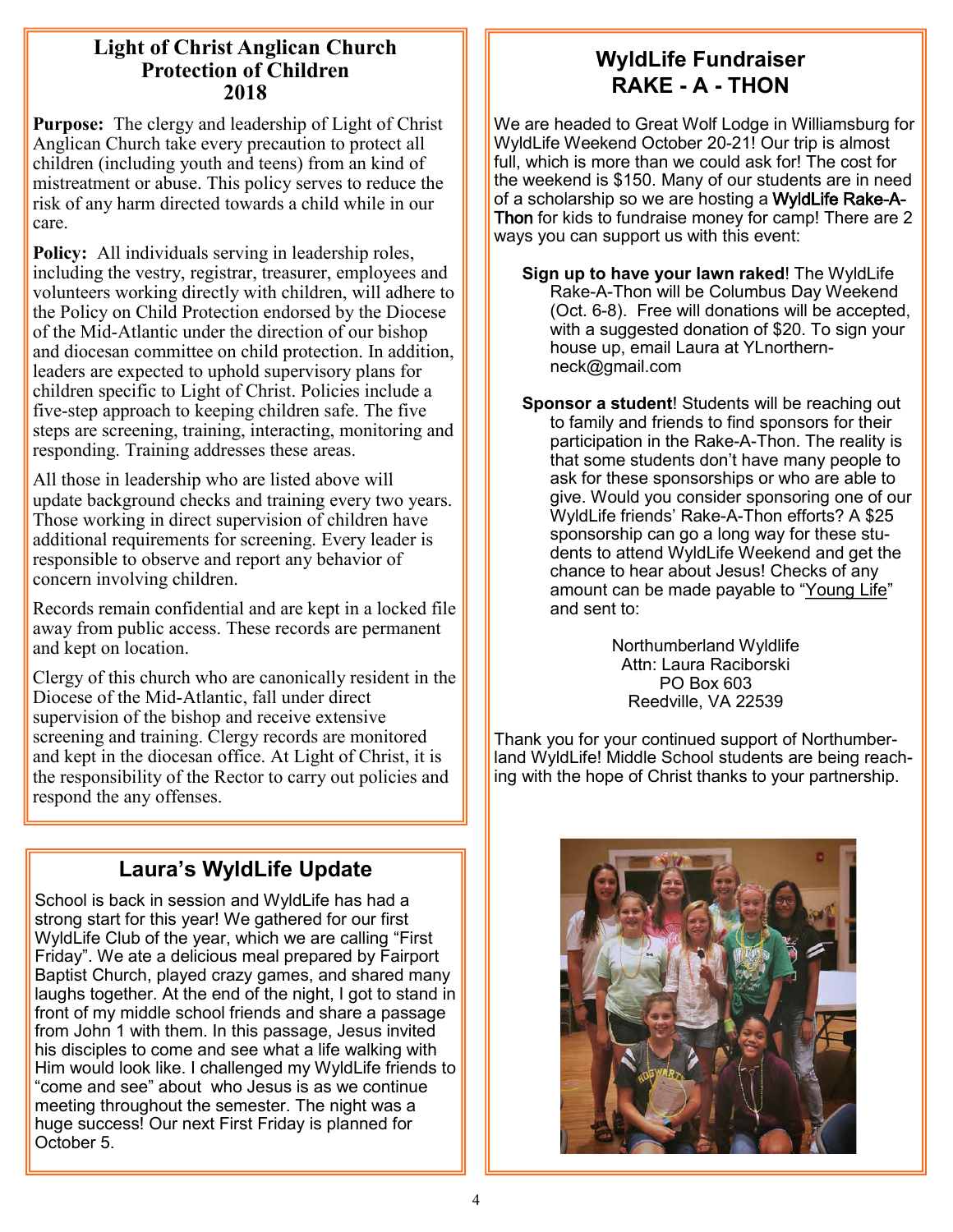# **IN THE LORD'S SERVICE**

#### **Acolytes**

| Oct      | Hannah Hamlett |
|----------|----------------|
| $Oct$ 14 | LeAnne Nguyen  |
| Oct 21   | Hannah Hamlett |
| Oct 28   | LeAnne Nguyen  |

#### **Lesson Readers**

| Phyllis TeStrake (P)<br>Tony Blackstone (L)<br>$Oct$ 14 |  |
|---------------------------------------------------------|--|
|                                                         |  |
| Joan Blackstone (P)<br>Ernie Proctor (L)<br>$Oct$ 21    |  |
| Sandi Ward (P)<br>Oct 28                                |  |
| Charlaine Andrulot (L)<br>Bart Morrison (P)             |  |

#### **Eucharist Ministers**

| Oct      | $\mathbf{7}$ | <b>Harrison and Priscilla Williams</b> |
|----------|--------------|----------------------------------------|
| $Oct$ 14 |              | Frank McCarthy, Constance McDearmon    |
| $Oct$ 21 |              | Tony Blackstone, Suzy Norman           |
| Oct 28   |              | Bart Morrison, Lucy Logan              |

#### **Ushers**

| Oct      | George Beckett, Bonnie Odend'hal     |
|----------|--------------------------------------|
| $Oct$ 14 | Courtney and Doug Ludeman            |
| $Oct$ 21 | Alison and Tom Kimmitt               |
| Oct 28   | <b>Stan Rasberry and Bill Tracey</b> |

#### **Greeters**

| Oct    | Fred Wimberly, Phyllis TeStrake   |
|--------|-----------------------------------|
| Oct 14 | Marie Carstensen, Peggy Lassanske |
| Oct 21 | Julie Pritchard, Doris Myer       |
| Oct 28 | Lynn and Howard York              |

#### **Counters**

October Betty Dillingham, Pam Smith

# **Altar Guild**<br>October Jim

Jim Sanderlin, Gayle Marston

#### **Nursery**

| Oct    | Doris Myers, Jeanette Cralle    |
|--------|---------------------------------|
| Oct 14 | Julie Pritchard, Saunee Hamlett |

- 
- Oct 21 Alison Kimmitt, Doris Myers<br>Oct 28 Jeanette Cralle, Julie Pritch Jeanette Cralle, Julie Pritchard

### **Coffee Hour**

| Oct 7                                            |  | Bobby and Pauline Edmonds?,         |
|--------------------------------------------------|--|-------------------------------------|
|                                                  |  | <b>Gay Posey</b>                    |
| Oct 14                                           |  | Peggy and Paul Lassanske,           |
|                                                  |  | Denise McCarthy?,                   |
| Oct 21                                           |  | Eleanor Semerjian, Marie Carstensen |
| Oct 28                                           |  | Judy and Ward LeHardy?              |
| Please let Joyce know if you are not going to be |  |                                     |
| able to cover your slot or it you would like to  |  |                                     |
| substitute. See the revised list in Parish Hall. |  |                                     |

#### **Altar Rail Ministers**

| Oct    | Sam and Gayle Marston       |
|--------|-----------------------------|
| Oct 14 | Steve Proctor, Anges Burke  |
| Oct 21 | Jim Conley, Marion Mitchell |

Oct 28 Ernie Proctor, Constance McDearmon

### **Vestry Person on Duty**

| Oct      | Ernie Proctor         |
|----------|-----------------------|
| $Oct$ 14 | David Peresluha       |
| Oct 21   | <b>Alison Kimmitt</b> |
| Oct 28   | <b>Bart Morrison</b>  |

#### Happy October Birthdays!

| Oct 1                 | Mary Swann                    |
|-----------------------|-------------------------------|
| Oct<br>$\overline{7}$ | Doug Ludeman                  |
| Oct 10                | <b>Ben Ward</b>               |
| Oct 12                | George Semerjian              |
| Oct 20                | Jim Sanderlin                 |
| Oct 21                | Melinda Floom                 |
| $Oct$ 23              | Courtney Ludeman, Ed Costello |
| Oct 24                | Frank McCarthy                |
| Oct 28                | Pat Dalzell                   |
|                       |                               |

#### Happy October Anniversaries!

- Oct 8 Tricia and Ian Patrick
- Oct 9 Suzy and Bob Norman<br>Oct 14 Ed and Carolyn Costell
- Ed and Carolyn Costello
- Oct 17 Barbara and Richard Seed<br>Oct 21 Caitlyn and Erik Berg
- Oct 21 Caitlyn and Erik Berg<br>Oct 23 Susan and Brooke Re
- Susan and Brooke Read

*O God, our times are in your hand: Look with favor, we pray, on your servants named above, as they begin another year. Grant that they may grow in wisdom and grace, and strengthen their trust in your goodness all the days of their lives;*